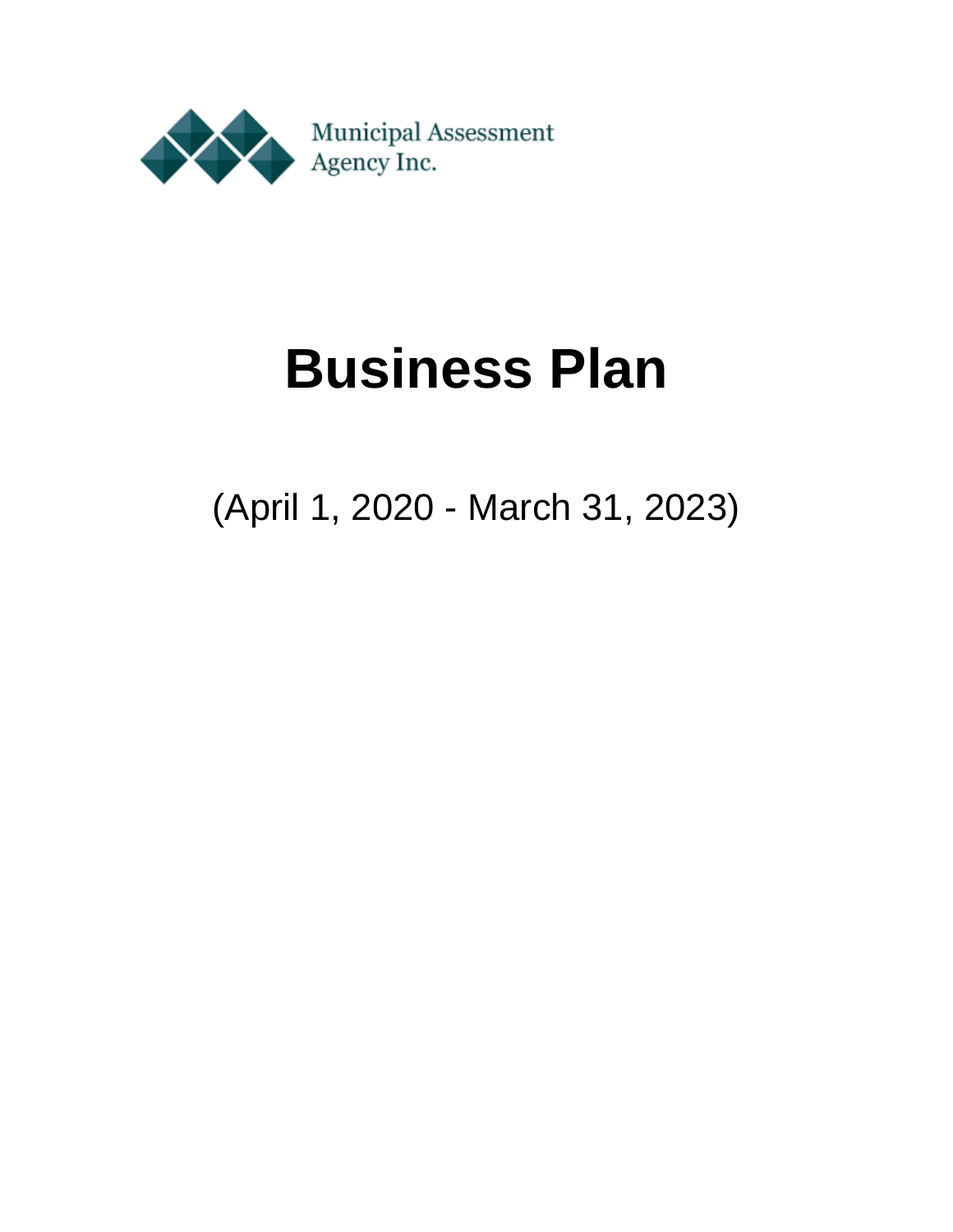Inside cover deliberately blank.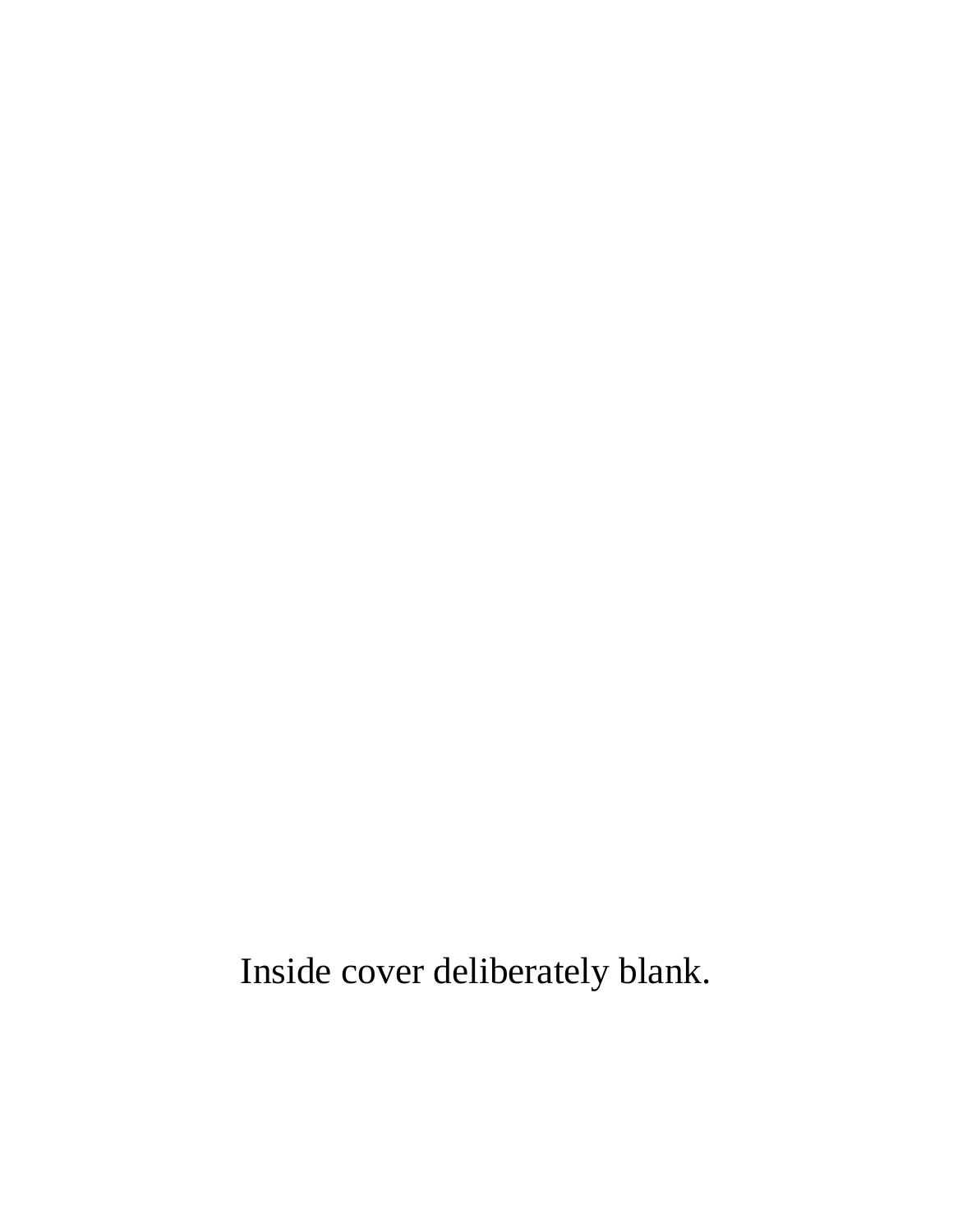# **TABLE OF CONTENTS**

| 11 |
|----|
|    |
| 12 |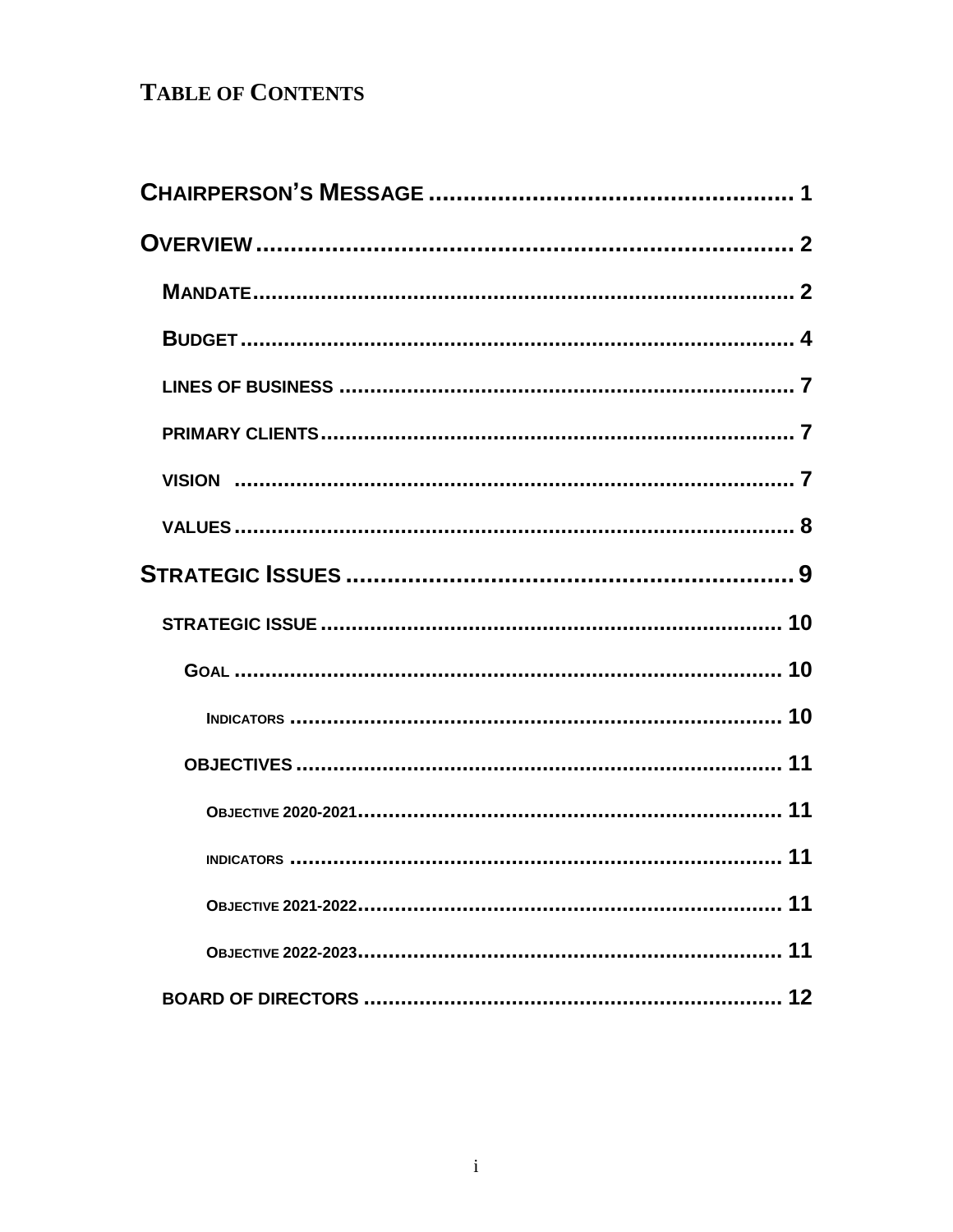# MESSAGE FROM THE CHAIRPERSON

I am pleased to present the Municipal Assessment Agency 2020-23 Business Plan. This plan has been prepared in accordance with the Transparency and Accountability Act and the Guidelines for Multi-Year Performance-Based Planning for Category 2 government entities. The Board of Directors acknowledges that it is accountable as a whole for the preparation of this plan and for achieving the goals and objectives outlined herein.

As a means to be compliant and committed to the importance of public accountability on the part of the Municipal Assessment Agency, we have sharpened our focus and reviewed our goals and strategic priorities going forward.

This business plan (April 1, 2020 – March 31, 2023) identifies our priorities, goals, and objectives over the next three years, and outlines the actions, measures, and incremental steps to achieve our goal. It has been developed with consideration of the strategic directions of Government.

The work of the Agency is demanding and complex, and our stakeholder base is extensive. How we communicate with these people, the mediums we use, the frequency and consistency of our message, and the overall level of awareness of the work we do is of extreme importance to us and to the clients we serve.

As Chair of the Board of the Municipal Assessment Agency, I am proud to be associated with this work, and I am committed to working with my colleagues and various other individuals and groups to see this plan to fruition. It is a pleasure to work with so many talented and committed individuals, and I look forward to the important work we will do together over the next three years.

 $\alpha$ 

**Dean Ball, Chair** Municipal Assessment Agency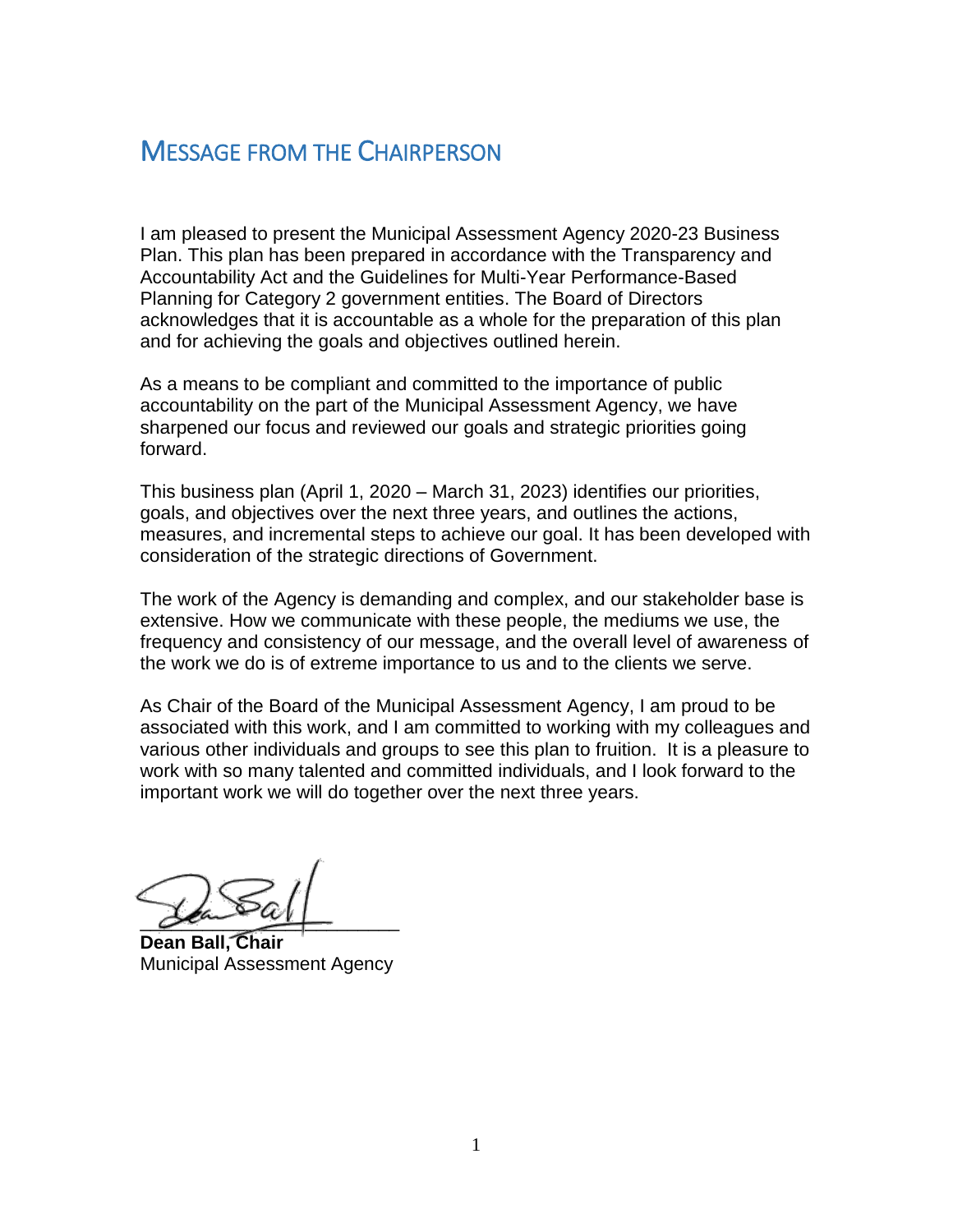# **OVERVIEW**

## **MANDATE**

*The Municipal Assessment Agency is required to provide municipalities with real property values (or assessments) in accordance with the terms and conditions of the province's* **Assessment Act, 2006**.

The Municipal Assessment Agency is limited by the conditions of its incorporation to do only the following:

- provide assessment activities per the **Assessment Act 2006**;
- $\triangleright$  provide and sell;
	- data and other related assessment information
	- property inspections
	- valuation services to all levels of the Crown, including municipalities as outlined in the **Assessment Act, 2006**
- $\triangleright$  consultation and taxation services

The Municipal Assessment Agency is a "not for profit" entity, whose returns are to be used solely to support or enhance the activities of the Agency on behalf of its municipal clients.

#### **STAFFING ALLOCATION**

Currently, the Agency has a professional staff of 55 (30 male and 25 female) dedicated employees.

#### **PARCELS OF LAND**

In all, there are 193,456 parcels of land for which the Municipal Assessment Agency is responsible for assessing. This is important because the Municipal Assessment Agency establishes its base rate on a "price per parcel", so there is a direct correlation to the number of parcels of land to be valued and the revenues generated by the Agency.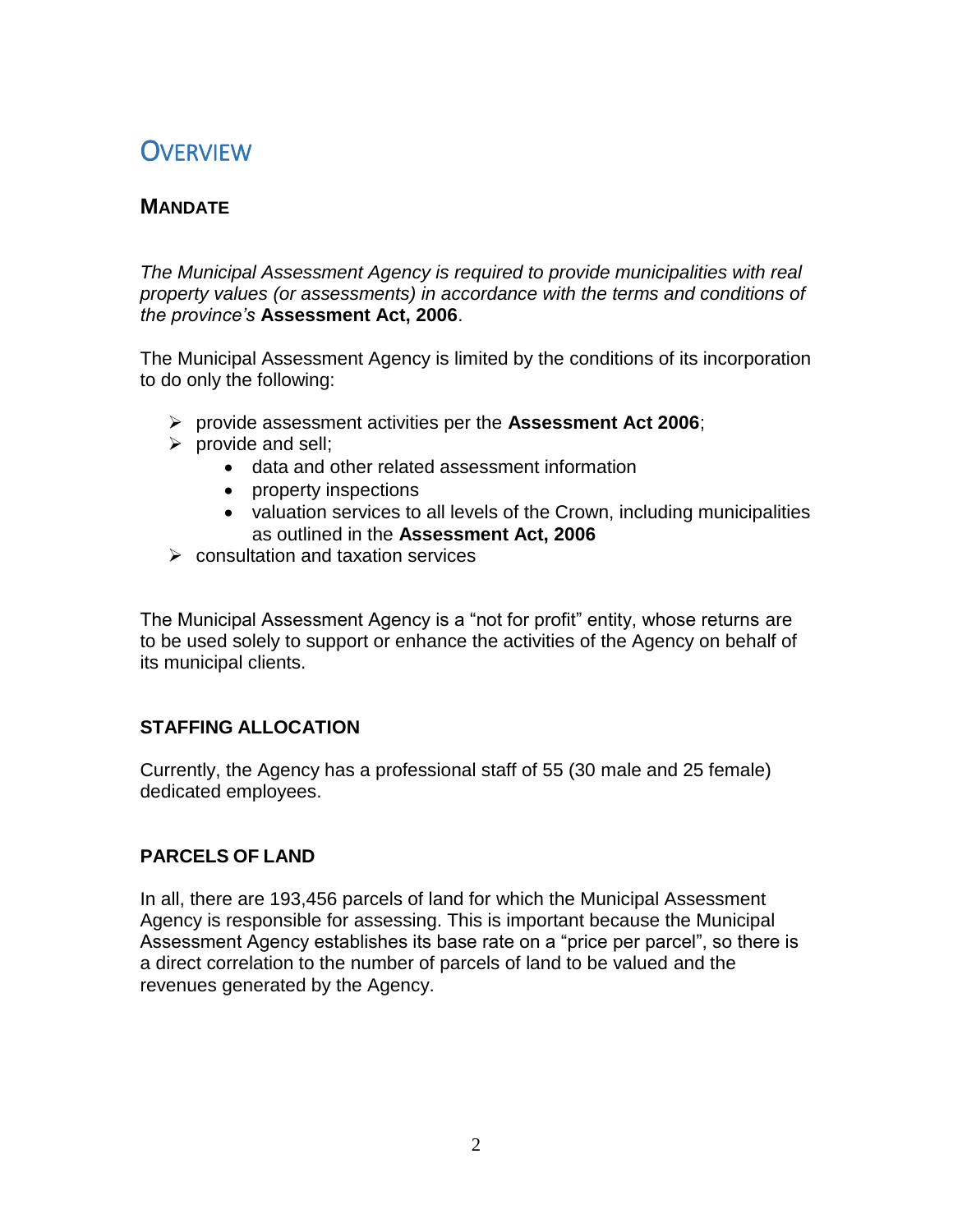#### **REGIONAL OFFICES**

There are three (3) regional offices located in St. John's, Gander, and Corner Brook, and these three offices coordinate efforts for data collection, residential, and commercial assessments for all of Newfoundland and Labrador.

#### **FIELD OFFICES**

In addition to the Agency's three regional offices, there are field offices located throughout various regions of the island and into Labrador. In total, there are seven (7) field offices located in:

- o Happy Valley-Goose Bay
- o Conception Bay South
- o Carbonear
- o Marystown
- o Clarenville
- o Grand Falls-Windsor
- o Deer Lake

These offices provide invaluable coverage for various regions and population bases throughout Newfoundland and Labrador, and enable Agency staff to become more familiar with regions, properties, and changing demographics, and the effects these have on property values in various regions of the province.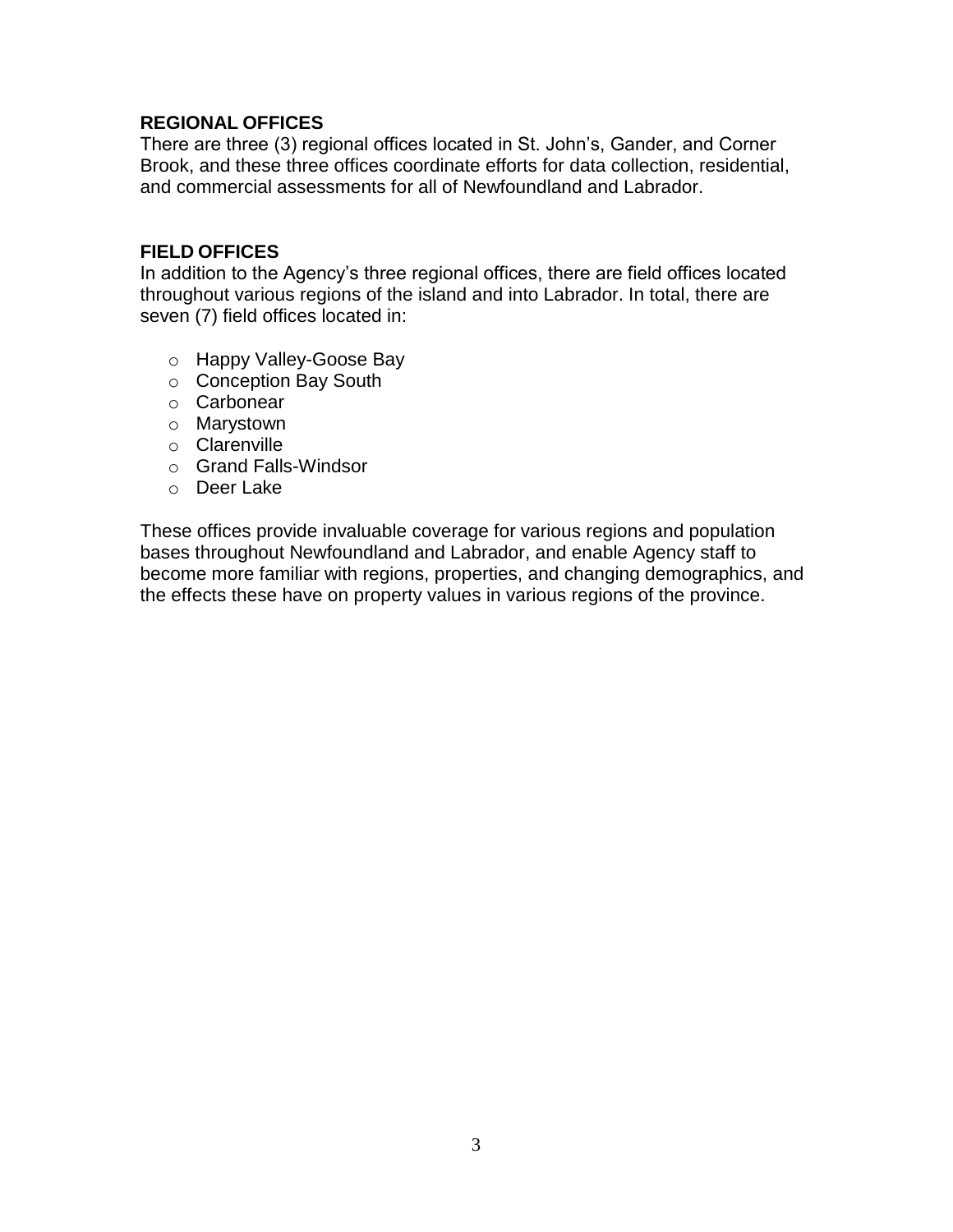## **BUDGET**

The Municipal Assessment Agency is fully funded by its fees for services. Primarily, the Agency relies on its fee of \$26 per assessment levied to client municipalities.

As a "not for profit" agency, the revenues and expenditures of the MAA must align. But as is evident in Chart 1, the financial health of the Agency has been (and continues to be) stable. While there are always slight fluctuations in both revenues and expenditures, we are bound by the restrictions of our incorporation, and as a Board, we hold staff accountable for our financial operations – as we should.



#### **Chart 1**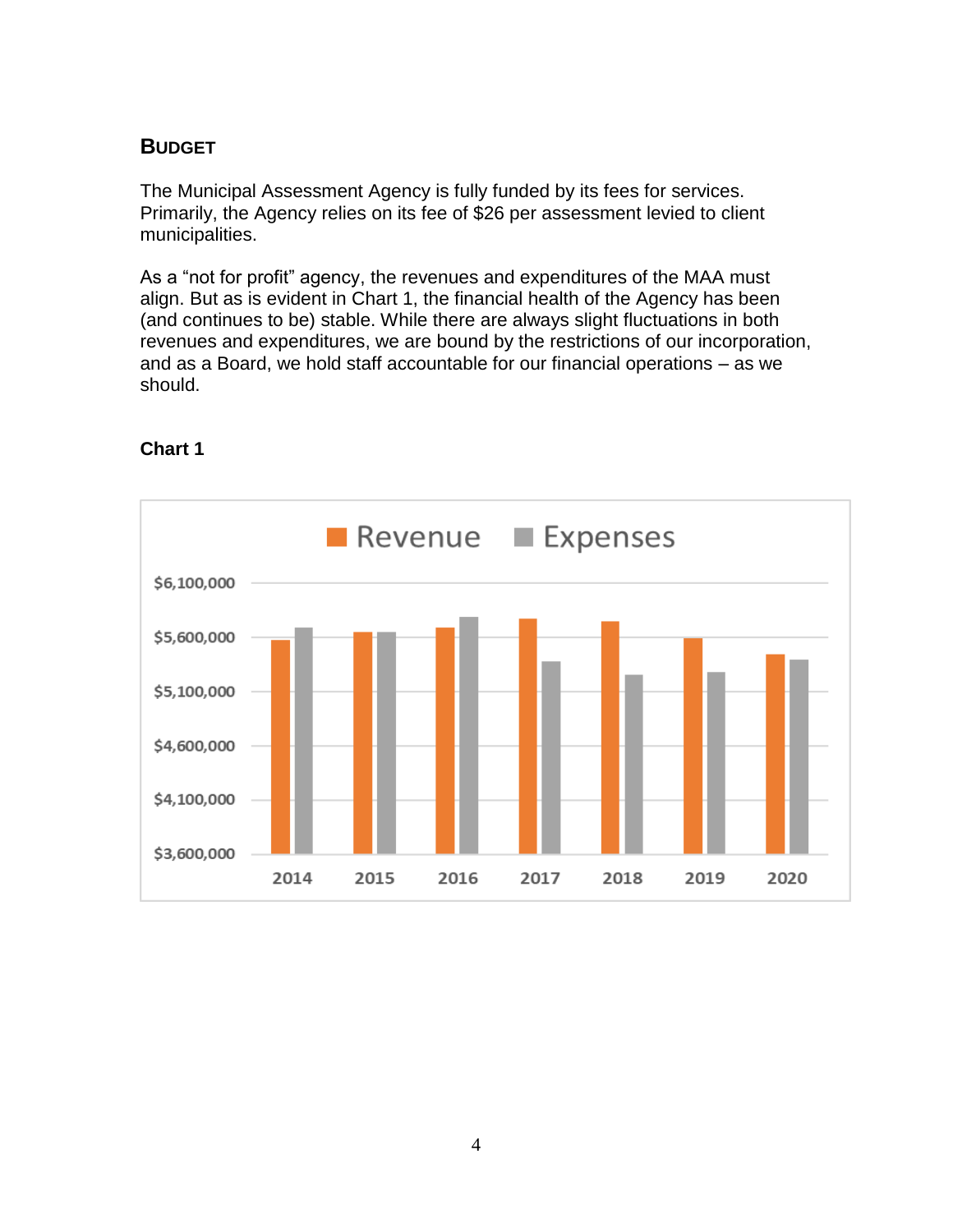#### **STABLE TREND IN NEW CONSTRUCTION AND RENOVATION**

Over the past three years, the amount and value of new construction and renovations has remained stable. Chart 2 depicts the change in new construction (including renovations) over the past several years.

#### **Chart 2**



New Construction & Renovation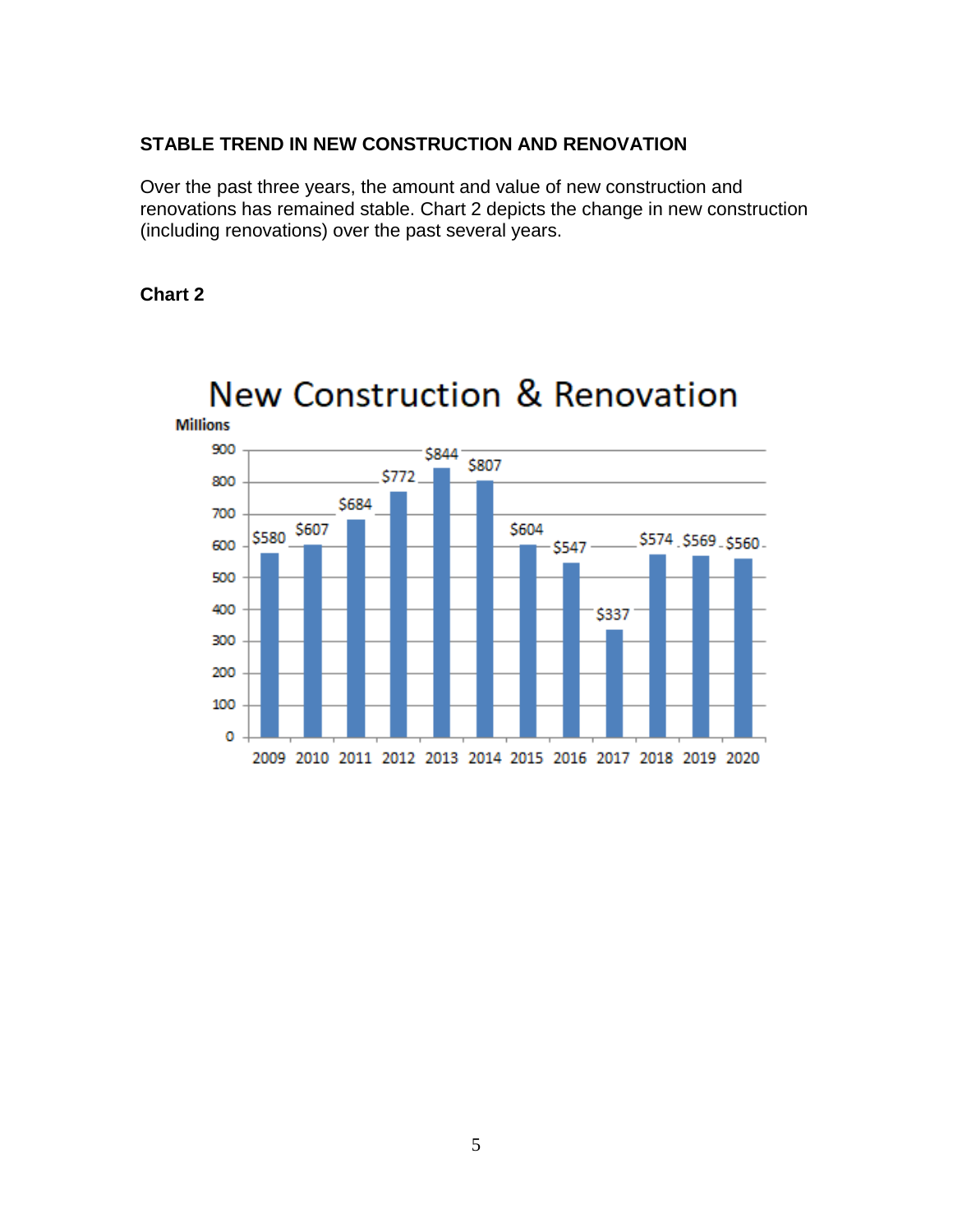#### **ASSESSED VALUES PROVINCIALLY**

There has been a slight increase in assessed values due to new construction and renovations. Average property values have declined slightly over this period and we expect this trend to continue. Beginning with the 2021 assessment, property will be assessed every year in accordance with the changes to the legislation.



#### **Chart 3**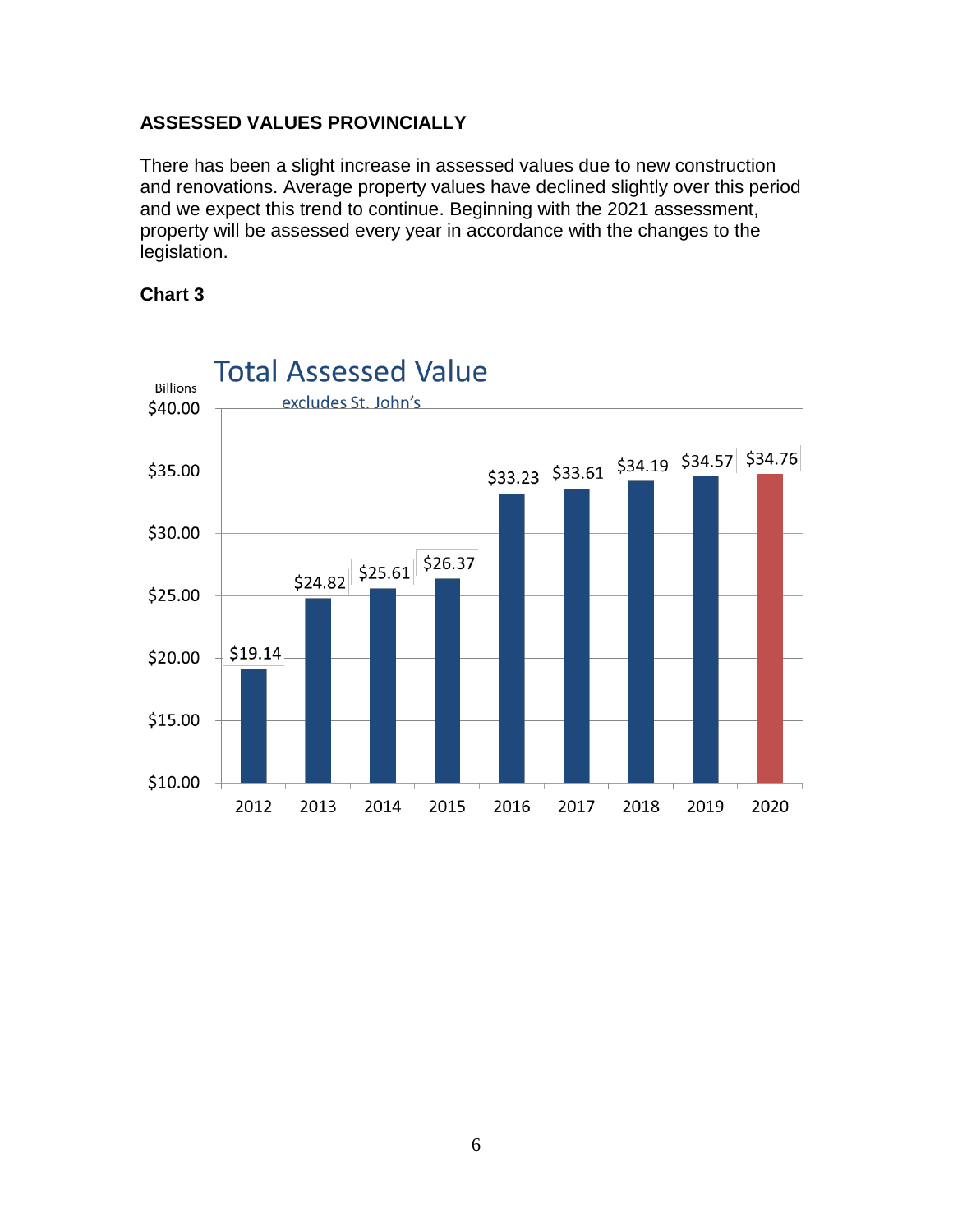# **LINES OF BUSINESS**

The primary focus of the Municipal Assessment Agency is to provide accurate values on real property (land, buildings, and other properties) that form the basis of a municipality's assessed values that can be used for taxation purposes.

A small portion of the Agency's business is derived from the sale of assessments and assessment-related information, primarily through electronic means and in accordance with the limitation set by law.

# **PRIMARY CLIENTS**

Our primary clients are the 230 municipalities (excluding the City of St. John's) in Newfoundland and Labrador that rely on property taxes for their locally raised revenue.

### **VISION**

An organization's vision is an articulation of what the organization is striving towards; what it hopes to achieve; how it would like to be seen by others.

#### **Vision:**

*"The vision of the Municipal Assessment Agency is an organization applying the highest standards of fairness and equity in all operations and processes, thereby meeting the valuation needs and professional expectations of our clients."*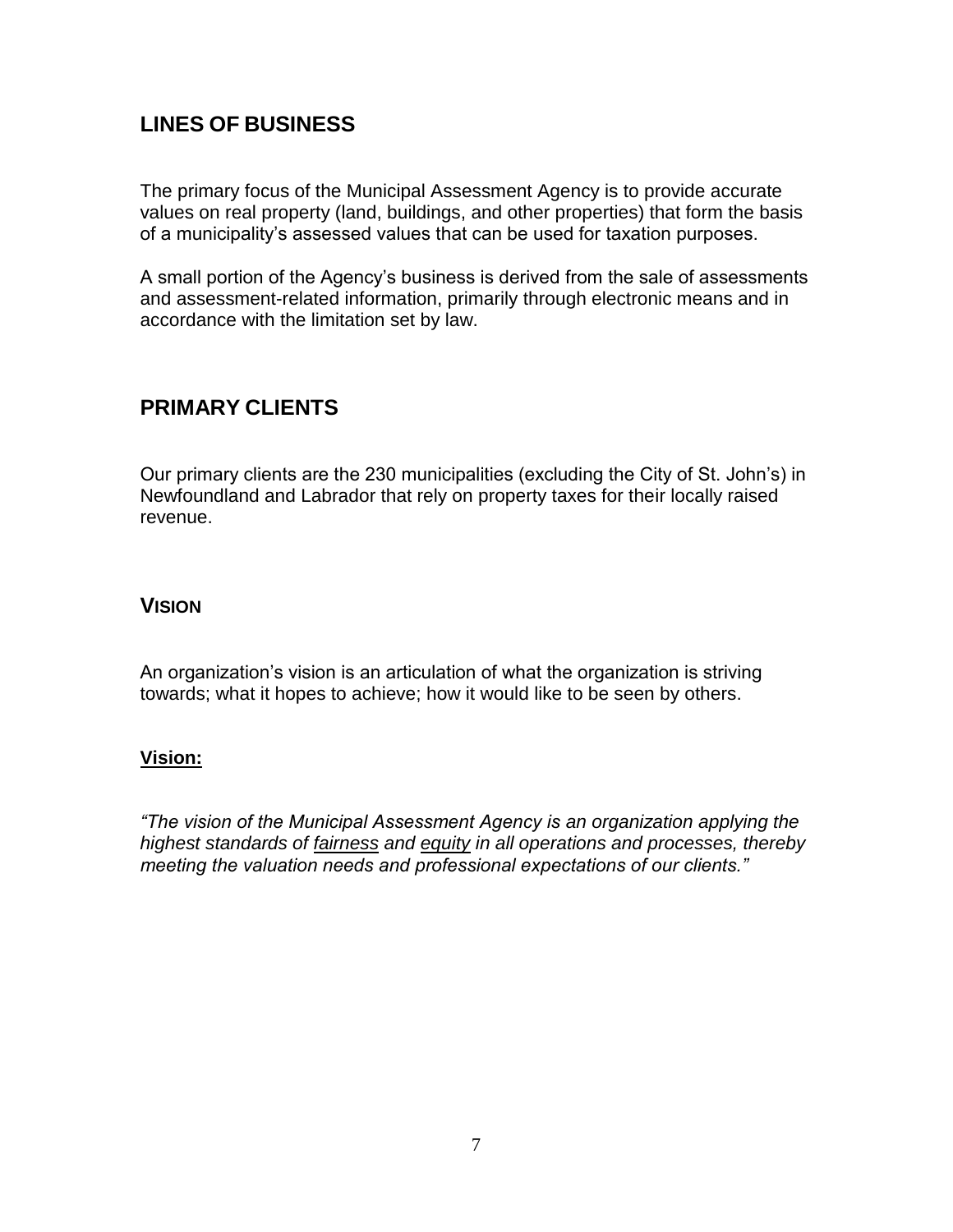## **VALUES**

The core values of the Municipal Assessment Agency are the principles upon which the Agency operates and are at the core of every decision the Board of Directors makes. The Agency's values were carefully reviewed and shared with the senior management team as part of its business plan update.

*Accuracy and Reliability* – *the Agency places incredible importance on the validity of its data and the property values we provide.*

*Uniformity* – *above all else, the same consistent and rigorous process is applied in determining each and every property value.*

*Effectiveness* – *the MAA strives for more than efficiency, the Board seeks to uphold the highest standards of best practice and be a results driven organization.*

*Honesty and Transparency* – *it is important that the work of the Agency be completely open and defensible and able to withstand the highest standards of scrutiny.*

*Vision and Innovation* – *the Municipal Assessment Agency is committed to seeking out the very best in assessment practices, and is open to new and exciting ideas and approaches in carrying out its work.*

*Respectfulness* – *as an organization that interacts with stakeholders on a daily basis, we are committed to ensuing we are always respectful of people, the valuation process, and opposing points of view.*

*Collaboration* – *we are committed to working together, forging strong partnerships, and building a strong team of dedicated and knowledgeable professionals.*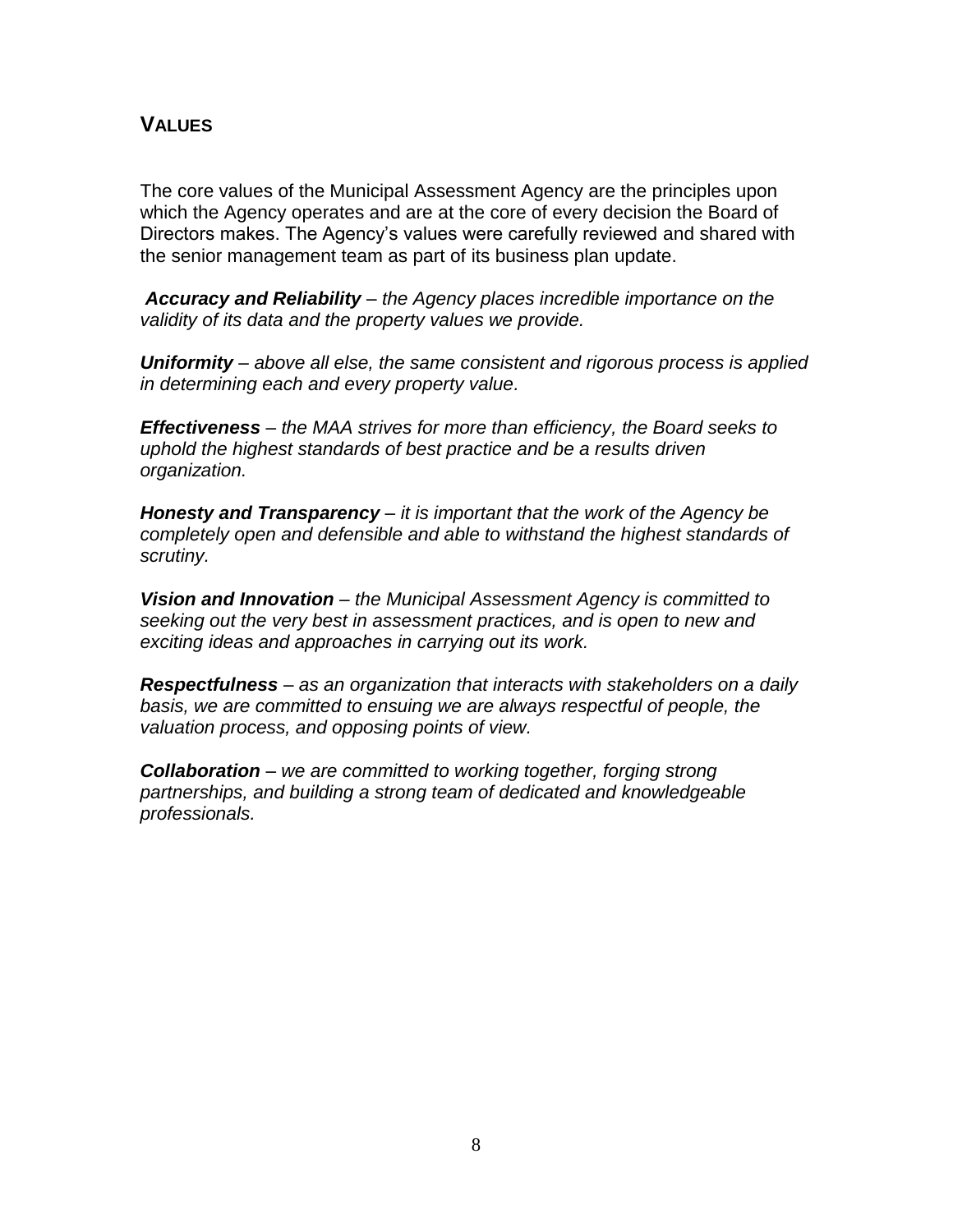# STRATEGIC ISSUES

There were a number of different (and important) issues raised as part of the development of our business plan, and this provided us with a tremendous opportunity to consider the concerns raised, to discuss the more imminent challenges facing our organization, and to be better prepared both operationally and strategically going forward.

Some of the issues identified were the following:

- $\triangleright$  Proficiency
	- being lean and cost-effective
	- maintaining our economies of scale
- $\triangleright$  Adapting to Legislative Changes
	- being prepared
	- anticipating revisions
	- fear of the unknown
	- current review of the **Assessment Act, 2006**
- $\triangleright$  Communications
	- raising awareness and educating municipal clients
	- being "on message" consistently with our stakeholders
	- adapting to the changing world of social media in our professional work

#### **New Focus:**

While all these issues are very real and extremely important, many of these issues were considered to be internal and/or operational. A decision was made to continue to work hard to address the ever changing and ever challenging issues surrounding *transparency* – especially transparency with ratepayers. This is an area where the Agency can improve its communications of the assessment process and support the property taxation system used by our client municipalities. Transparency is the primary issue we will address in the next planning cycle.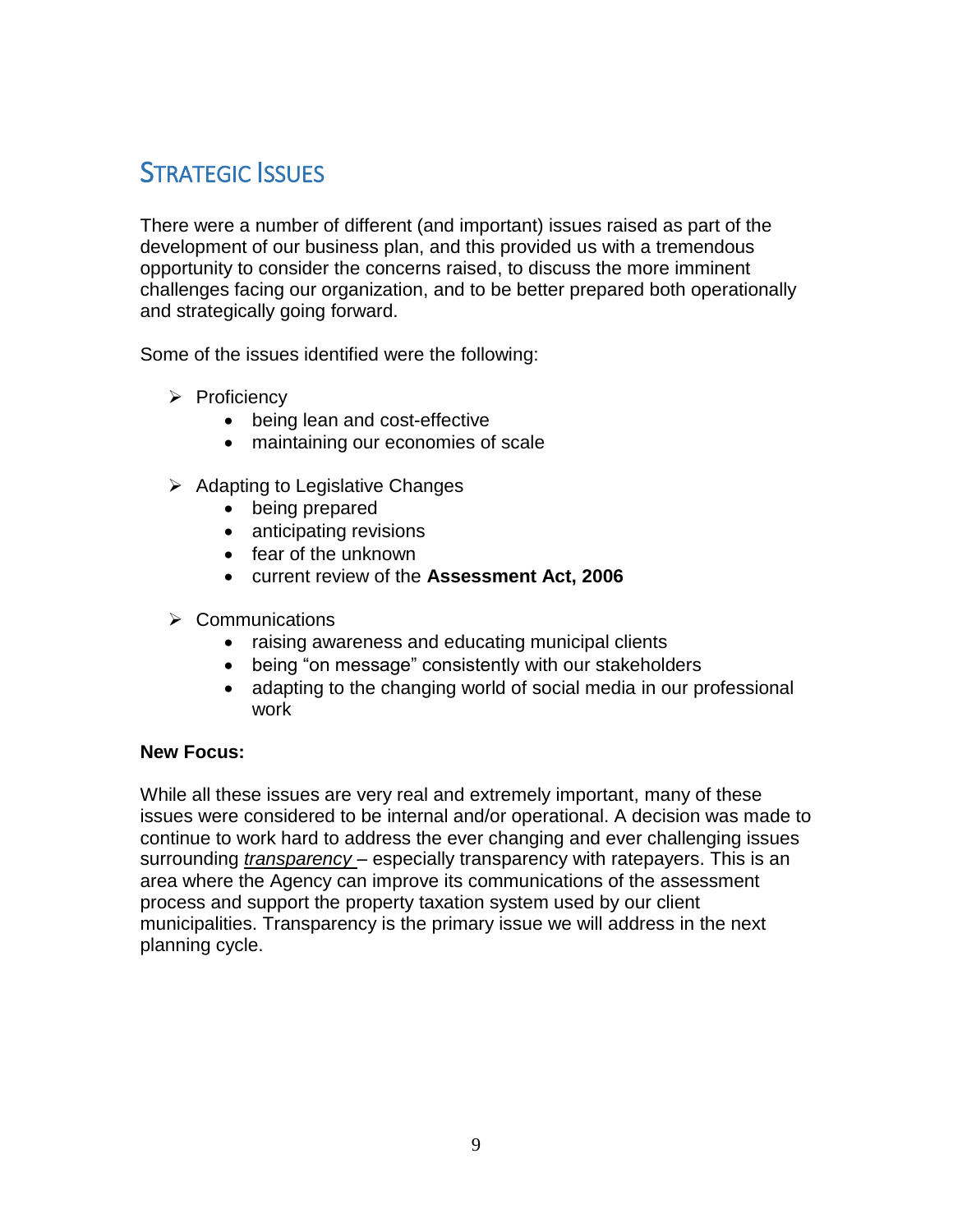# STRATEGIC ISSUE

The one issue that we have prioritized for this planning cycle is transparency with rate payers.

Transparency - is operating in such a way that it is easy for others to see what actions are performed. *Transparency* implies openness, communication, and accountability. Communications – includes the broad spectrum of interactions and sharing of information, data, and ideas that applies to virtually every facet of our organization – internally and externally. Our focus will be on improving our transparency with ratepayers.

- Raising awareness regarding the work of the Agency, including processes and timelines;
- Reviewing our ongoing communication strategy with rate payers;
- Identifying opportunities to improve the transparency of the assessment process; and
- Creating consistent messaging for public.

## **GOAL**

*By March 31, 2023, the Municipal Assessment Agency will improve awareness and transparency of the assessment process to ratepayers.* 

#### **Indicators**

- $\triangleright$  Raised the public awareness about the work of the Agency;
- $\triangleright$  Provided opportunities for feedback as a means to improve services to ratepayers;
- $\triangleright$  Developed a simplified overview (and other educational materials) outlining the work of the Municipal Assessment Agency;
- $\triangleright$  Increased self-service opportunities for ratepayers;
- Increased use of various forms of communications (and associated technologies) to deliver information and messaging; and
- $\triangleright$  Released communiqués and updates from the Agency to provide more accurate and defensible information to help improve ratepayer awareness.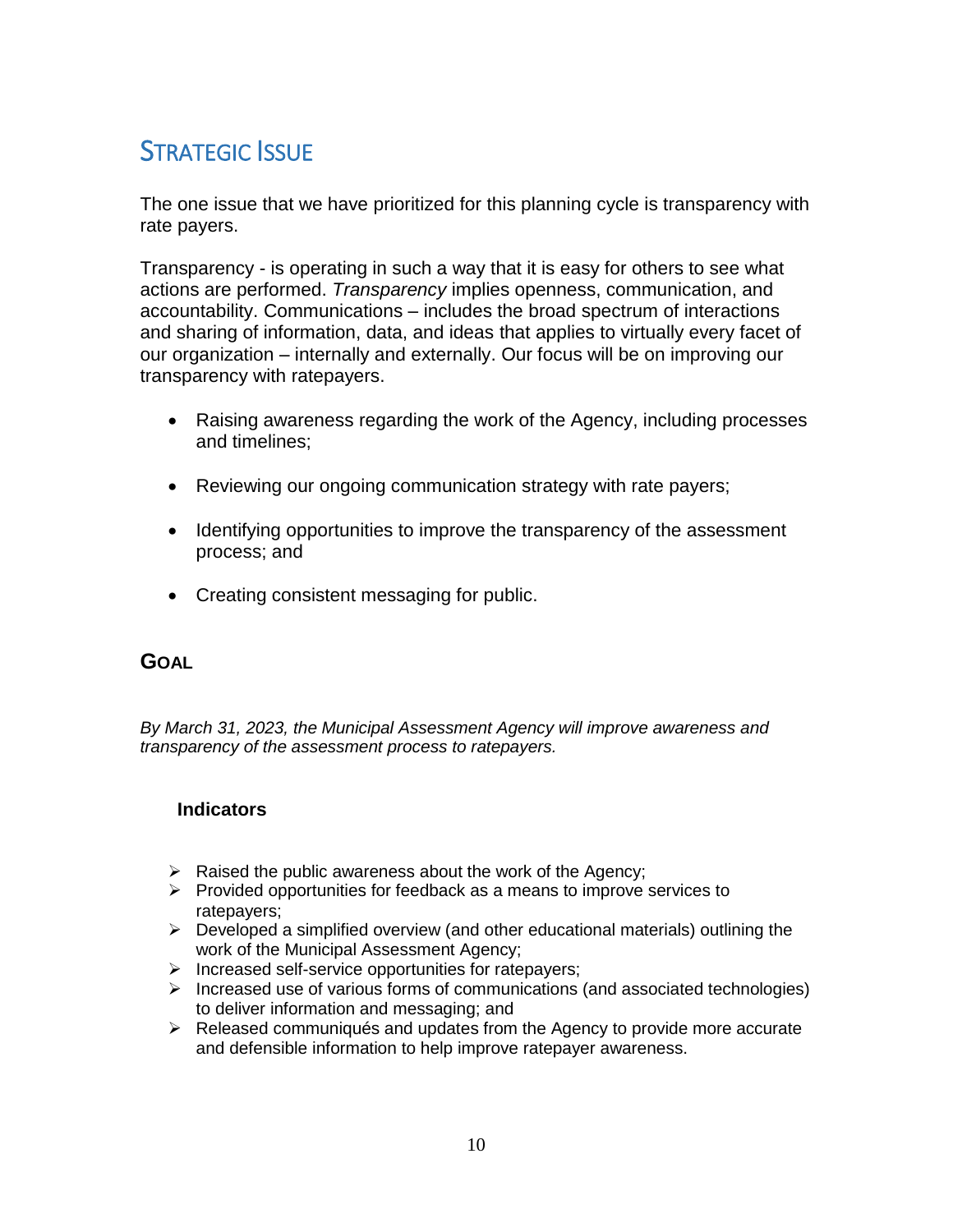## **OBJECTIVES**

## **OBJECTIVE 1**

*By March 31, 2021 the Municipal Assessment Agency will have established reliable baseline data relating to ratepayer understanding of the assessment process to assist in identifying gaps and help determine our direction going forward.*

#### **Indicators**

#### **Indicators**

- $\triangleright$  Developed a survey (and explored other methodologies) to engage with rate payers;
- $\triangleright$  Collated results of engagement with rate payers;
- $\triangleright$  Established a baseline of data and information; and
- $\triangleright$  Identified key issues to address improved transparency and understanding.

#### **OBJECTIVE 2**

*By March 31, 2022, the Agency will have developed a communications strategy to meet the professional needs of the Municipal Assessment Agency, to improve communications with ratepayers and improve awareness and transparency about the work we do as an Agency.*

#### **OBJECTIVE 3**

*By March 31, 2023, the Agency will have evaluated the communications strategy for improved transparency of the assessment process and enhanced communications with ratepayers.*